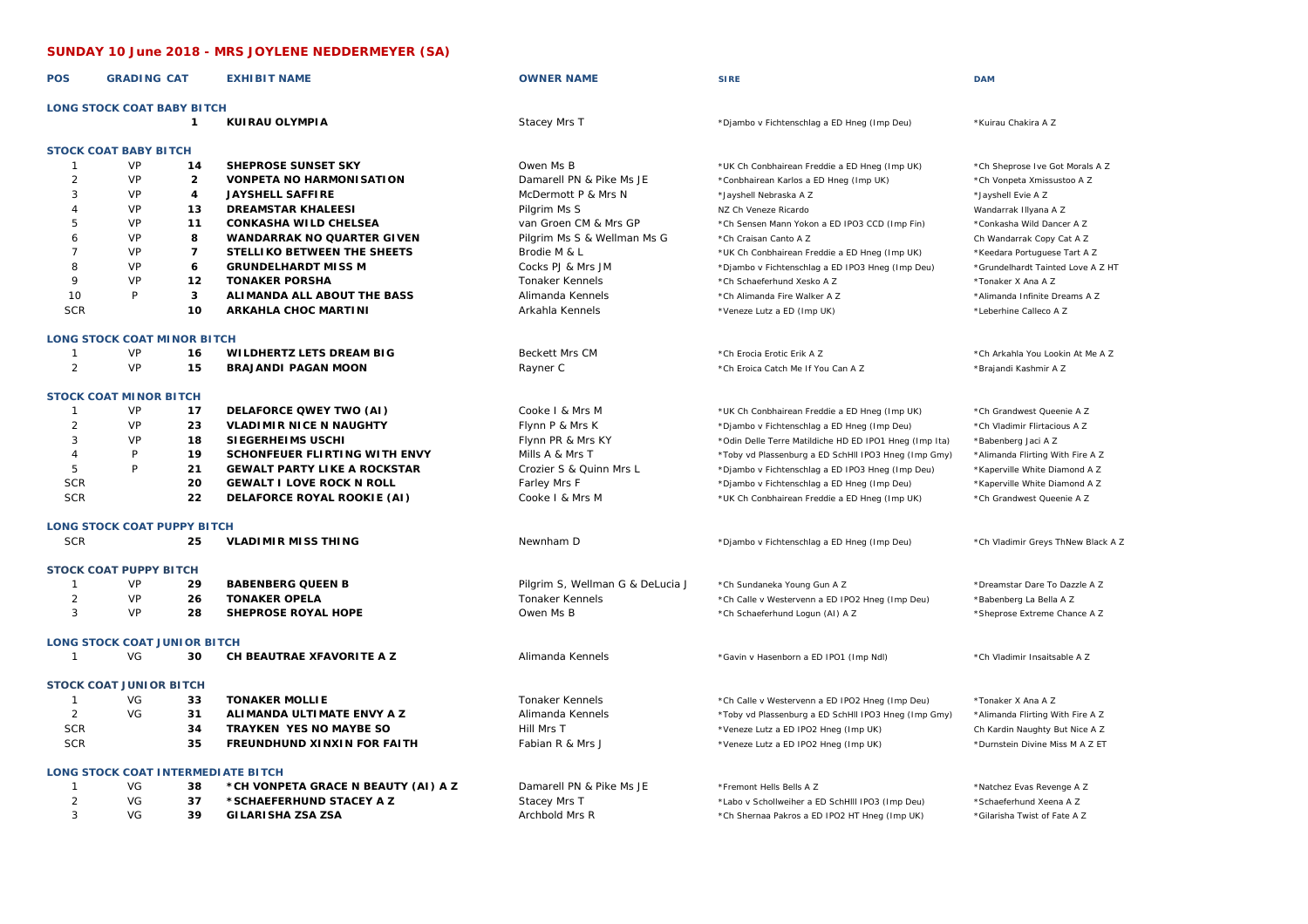## **SUNDAY 10 June 2018 - MRS JOYLENE NEDDERMEYER (SA) - continued**

| <b>POS</b>                                                                                                                                                              | <b>GRADING CAT</b>                |    | <b>EXHIBIT NAME</b>                 | <b>OWNER NAME</b>          | <b>SIRE</b>                                            | <b>DAM</b>                            |
|-------------------------------------------------------------------------------------------------------------------------------------------------------------------------|-----------------------------------|----|-------------------------------------|----------------------------|--------------------------------------------------------|---------------------------------------|
|                                                                                                                                                                         | STOCK COAT INTERMEDIATE BITCH     |    |                                     |                            |                                                        |                                       |
| $\mathbf{1}$                                                                                                                                                            | VG                                | 52 | *KYOARA HOLLY A Z                   | Owen Ms B                  | *Labo v Schollweiher a ED SchHill IPO3 (Imp Deu)       | *Briska Kaizen a ED IPO1 (Imp Deu)    |
| $\overline{2}$                                                                                                                                                          | VG                                | 43 | *LAGO GIANNINA A Z                  | Lago & Babenberg Kennels   | *Odin Delle Terre Matildiche HD ED IPO1 Hneg (Imp Ita) | *Babenberg Jasmina A Z                |
| 3                                                                                                                                                                       | VG                                | 44 | *CH VONPETA FAZE IM GOIN THRU A Z   | Damarell PN & Pike Ms JE   | *Ch Alimanda Fire Walker A Z                           | *Vonpeta Ourbillidakid A Z            |
| 4                                                                                                                                                                       | VG                                | 49 | *VONPETA GIVE US A GRIN (AI) A Z    | Damarell PN & Pike Ms JE   | *Fremont Hells Bells A Z                               | *Natchez Evas Revenge A Z             |
| 5                                                                                                                                                                       | VG                                | 48 | <b>RHOSYN VANTARA A Z</b>           | Collins SJ & Mrs C         | *Ch Calle v Westervenn a ED IPO2 Hneg (Imp Deu)        | *Rhosyn Taperstry A Z                 |
| 6                                                                                                                                                                       | VG                                | 42 | STELLIKO AINT NO STOPPIN US A Z     | Brodie M & L               | *Ch Calle v Westervenn a ED IPO2 Hneg (Imp Deu)        | *Keedara Portuguese Tart A Z          |
| $\overline{7}$                                                                                                                                                          | VG                                | 47 | ALIMANDA TICKLED PINK A Z           | Alimanda Kennels           | *Ch Xaro vd Plassenburg a ED IPO2 Hneg (Imp Deu)       | *Ch Alimanda Greys Anatomy A Z        |
| 8                                                                                                                                                                       | VG                                | 53 | STOLZERHUND MISS DEMEANOR A Z       | Quinn Mrs L                | *Ch Schaeferhund Xesko A Z                             | *Leppsdorf Tilly A Z                  |
| W/D                                                                                                                                                                     |                                   | 50 | <b>KAPERVILLE JOURNEY WAY A Z</b>   | Hume Miss L & Crozier S    | *Ch Schaeferhund Xesko A Z                             | *Kaperville Smith N Wesson A Z        |
| <b>SCR</b>                                                                                                                                                              |                                   | 51 | <b>JAYSHELL PHOEBE A Z</b>          | McDermott P & Mrs N        | *Ch Labo v Schollweiher a ED SchHill IPO3 (Imp Deu)    | *Jayshell Kenzie A Z                  |
| <b>SCR</b>                                                                                                                                                              |                                   | 46 | <b>BELLUNA ALLIZE</b>               | Smith-Mitchell Miss S      | *Sup Ch Vonpeta Ugottabekidding A Z                    | *Vonrauten Delite A Z                 |
| <b>SCR</b>                                                                                                                                                              |                                   | 54 | <b>EVERLIEB GERTRUDE</b>            | DeLuca Mrs H               | *Arkahla You Can Not B Serious A Z                     | *Everlieb Bazinga A Z                 |
|                                                                                                                                                                         | <b>LONG STOCK COAT OPEN BITCH</b> |    |                                     |                            |                                                        |                                       |
| $\mathbf{1}$                                                                                                                                                            | EX                                | 57 | *CH EROICA EVEREST A Z              | Leonard Mrs C & Morton K   | *Ch Eroica Catch Me If You Can A Z                     | *Ch Vladimir Glam I Am A Z            |
| 2                                                                                                                                                                       | EX                                | 55 | *CH VLADIMIR INSAITSABLE A Z        | West D                     |                                                        |                                       |
|                                                                                                                                                                         | EX                                | 59 |                                     |                            | *Toby vd Plassenburg a ED SchHII IPO3 Hneg (Imp Deu)   | *Sup Ch Vladimir Anarchy A Z ET       |
| 3                                                                                                                                                                       |                                   |    | *CH GRANDWEST GOLD SPARKLE A Z      | Cooke I & Mrs M            | *Astasia Paca A Z                                      | *Grandwest Utara A Z                  |
| $\overline{4}$                                                                                                                                                          | EX                                | 56 | *CH ARKAHLA YOU LOOKIN AT ME A Z    | Beckett Mrs CM             | *Hayo aus Agrigento a ED SchHI (Imp Gmy)               | *Ch Arkahla Waltzing Matilda A Z      |
| 5                                                                                                                                                                       | EX                                | 60 | *RANDINKA ROCK STAR A Z             | Booth J                    | *Juwika Destroyer a ED IPO3 (Imp Den)                  | *Bodecka A Cut Above A Z              |
|                                                                                                                                                                         | <b>STOCK COAT OPEN BITCH</b>      |    |                                     |                            |                                                        |                                       |
| $\mathbf{1}$                                                                                                                                                            | EX                                | 62 | *CH LEBERHINE UMEEKO A Z            | Evans R & Mrs D/Garvican H | *Hatto v Hühnegrab a ED SchHill Hneg (Imp Gmy)         | *Leberhine Maggie A Z                 |
| 2                                                                                                                                                                       | EX                                | 66 | *CH JAYSHELL KENZIE A Z             | McDermott P & Mrs N        | *Ch Bluemax Salt A Z                                   | *Ch Jayshell Winona A Z               |
| 3                                                                                                                                                                       | EX                                | 63 | *NATCHEZ EVAS REVENGE A Z           | Pike Ms JE & Damarell PN   | *Bluemax Shrek A Z                                     | *Vonpeta Our Evas Image A Z           |
| $\overline{4}$                                                                                                                                                          | EX                                | 68 | *CH VONPETA XMI SSUSTOO A Z         | Damarell PN & Pike Ms JE   | *Esko ad Haus Zygadto a ED SchHll (Imp Gmy)            | *Vonpeta Ourbillidakid A Z            |
| 5                                                                                                                                                                       | EX                                | 41 | *GILARISHA WESTIES WPHUKN WORRY A Z | Archbold Mrs R             | *Ch Pepe vd Zenteiche a ED IPO1 Hneg (Imp Deu)         | *Gilarisha Running Bear A Z           |
| 6                                                                                                                                                                       | EX                                | 78 | *RHOSYN TAYNTED AFFAIR A Z          | Collins SJ & Mrs C         | *Ch Calle v Westervenn a ED IPO2 Hneg (Imp Deu)        | *Rhosyn Dangerous Affair A Z          |
| $\overline{7}$                                                                                                                                                          | EX                                | 69 | *KINGKESHA AWYNTA DREAM A Z         | Kingkesha Kennels          | *Ch Orrinshir Elton John A Z ET                        | *Sannjesa Living The Dream A Z        |
| 8                                                                                                                                                                       | EX                                | 67 | *TAURORN TAKE THAT A Z              | Wellman Ms G               | *Ch Schaeferhund Xesko A Z                             | *Taurorn Quarallia A Z                |
| 9                                                                                                                                                                       | EX                                | 72 | *CH BRUANGIE YUREEKA ORASGOLD A Z   | Corlett Mrs V              | *Ch Alimanda Fire Walker A Z                           | *Leppsdorf Oriental Ora A Z           |
| 10                                                                                                                                                                      | EX                                | 77 | *ALIMANDA SHES THE ONE A Z          | Alimanda Kennels           | *Juwika Destroyer a ED IPO3 (Imp Den)                  | *Bruangie Something To Follow A Z     |
| 11                                                                                                                                                                      | EX                                | 45 | *MANVETTOM BRUNILDA JEWEL A Z       | Thomas J                   | *Ch Schaeferhund Xesko A Z                             | *Leberhine Nebraska A Z               |
| 12                                                                                                                                                                      | VG                                | 79 | *LEPPSDORF WE CAN BEAT IT A Z       | Hume Miss L                | *Ch Schaeferhund Xesko A Z                             | *Leppsdorf Sapphira A Z               |
| <b>SCR</b>                                                                                                                                                              |                                   | 61 | *LAGO FIRENZE A Z                   | Pittelli S                 | *Odin Delle Terre Matildiche HD ED IPO1 Hneg (Imp It)  | *Tiffany di Fossombrone a ED (Imp It) |
| <b>SCR</b>                                                                                                                                                              |                                   | 65 | *VONPETA ZIPPER TEE DOO DAA A Z     | Arkahla Kennels            | *Toby vd Plassenburg a ED SchHll IPO3 Hneg (Imp Deu)   | *Vonpeta Our Evas Image A Z           |
| <b>SCR</b>                                                                                                                                                              |                                   | 73 | *LEBERHINE CALLECO A Z              | O'Loughlin/Evans/Garvican  | *Ch Calle v Westervenn a ED IPO2 Hneg (Imp Deu)        | *Leberhine Maggie A Z                 |
| <b>SCR</b>                                                                                                                                                              |                                   | 74 | *RHOSYN STORMY SUMMER A Z           | Collins SJ & Mrs C         | *Ch Calle v Westervenn a ED IPO2 Hneg (Imp Deu)        | *Rhosyn Hot Koko A Z                  |
|                                                                                                                                                                         | LONG STOCK COAT CHALLENGE BITCH   |    |                                     |                            |                                                        |                                       |
|                                                                                                                                                                         |                                   |    |                                     |                            |                                                        |                                       |
| 57<br>*CH EROICA EVEREST A Z<br>Leonard Mrs C & Morton K<br>*Ch Eroica Catch Me If You Can A Z<br>*Ch Vladimir Glam I Am A Z<br>LONG STOCK COAT RESERVE CHALLENGE BITCH |                                   |    |                                     |                            |                                                        |                                       |
|                                                                                                                                                                         |                                   |    |                                     |                            |                                                        |                                       |
|                                                                                                                                                                         |                                   | 38 | *CH VONPETA GRACE N BEAUTY (AI) A Z | Damarell PN & Pike Ms JE   | *Fremont Hells Bells A Z                               | *Natchez Evas Revenge A Z             |
|                                                                                                                                                                         | <b>STOCK COAT CHALLENGE BITCH</b> |    |                                     |                            |                                                        |                                       |
|                                                                                                                                                                         |                                   | 62 | *CH LEBERHINE UMEEKO A Z            | Evans R & Mrs D/Garvican H | *Hatto v Hühnegrab a ED SchHill Hneg (Imp Gmy)         | *Leberhine Maggie A Z                 |
|                                                                                                                                                                         |                                   |    | STOCK COAT RESERVE CHALLENGE BITCH  |                            |                                                        |                                       |
|                                                                                                                                                                         |                                   | 66 | *CH JAYSHELL KENZIE A Z             | McDermott P & Mrs N        | *Ch Bluemax Salt A 7                                   | *Ch Jayshell Winona A Z               |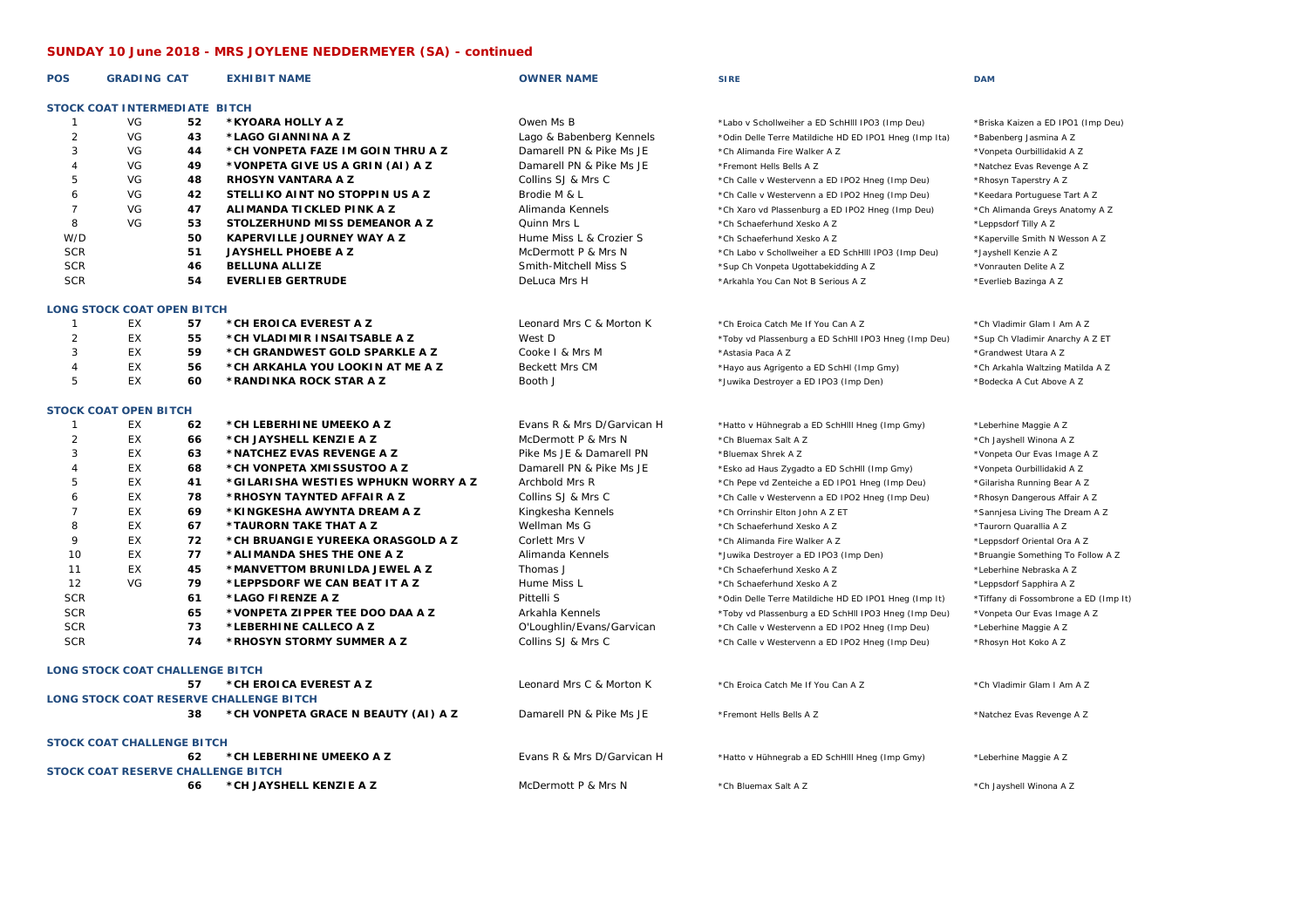## **SUNDAY 10 June 2018 - MRS JOYLENE NEDDERMEYER (SA) - continued**

| <b>POS</b>            | <b>GRADING CAT</b>                      |          | <b>EXHIBIT NAME</b>                                          | <b>OWNER NAME</b>                   | <b>SIRE</b>                                                           | <b>DAM</b>                                            |
|-----------------------|-----------------------------------------|----------|--------------------------------------------------------------|-------------------------------------|-----------------------------------------------------------------------|-------------------------------------------------------|
| <b>NONE EXHIBITED</b> | <b>LONG STOCK COAT BABY DOG</b>         |          |                                                              |                                     |                                                                       |                                                       |
|                       | <b>STOCK COAT BABY DOG</b>              |          |                                                              |                                     |                                                                       |                                                       |
| $\mathbf{1}$<br>W/D   | VP                                      | 80<br>81 | STELLIKO BURGER WITH THE LOT<br><b>DREAMSTAR KING KARLOS</b> | Brodie M & L<br>Pilgrim Ms S        | *UK Ch Conbhairean Freddie a ED Hneg (Imp UK)<br>NZ Ch Veneze Ricardo | *Keedara Portuguese Tart A Z<br>Wandarrak Illyana A Z |
|                       | <b>LONG STOCK COAT MINOR DOG</b>        |          |                                                              |                                     |                                                                       |                                                       |
| <b>SCR</b>            |                                         | 83       | <b>BRAJANDI PEGASUS</b>                                      | Rayner C                            | *Ch Eroica Catch Me If You Can A Z                                    | *Brajandi Kashmir A Z                                 |
|                       | <b>STOCK COAT MINOR DOG</b>             |          |                                                              |                                     |                                                                       |                                                       |
| $\mathbf{1}$          | VP                                      | 85       | <b>JAYSHELL RICOCHET</b>                                     | McDermott P & Mrs N                 | *UK Ch Conbhairean Freddie a ED Hneg (Imp UK)                         | *Ch Jayshell Winona A Z                               |
| $\overline{2}$        | VP                                      | 84       | SIEGERHEIMS UNO                                              | Flynn PR & Mrs KY                   | *Odin Delle Terre Matildiche HD ED IPO1 Hneg (Imp Ita)                | *Babenberg Jaci A Z                                   |
| 3                     | VP                                      | 86       | <b>VONDELRAE BODHI</b>                                       | Jones Mrs R                         | *Ch Schaeferhund Xesko A Z                                            | *Winola Lana Delrey A Z                               |
|                       | <b>LONG STOCK COAT PUPPY DOG</b>        |          |                                                              |                                     |                                                                       |                                                       |
| $\mathbf{1}$          | VP                                      | 87       | WILDHERTZ POETRY IN MOTION                                   | Beckett Mrs CM                      | *Ch Erocia Catch Me If You Can A Z                                    | *Takimbre Yore Joyous A Z                             |
|                       | <b>STOCK COAT PUPPY DOG</b>             |          |                                                              |                                     |                                                                       |                                                       |
| -1                    | <b>VP</b>                               | 88       | <b>LEWISLAND PASCHA</b>                                      | Rizzo A                             | *Odin Delle Terre Matildiche HD ED IPO1 Hneg (Imp Ita)                | *Lewsland Ice Magic A Z                               |
|                       | <b>LONG STOCK COAT JUNIOR DOG</b>       |          |                                                              |                                     |                                                                       |                                                       |
| $\overline{1}$        | VG                                      | 89       | LEBERHINE JERONIMOE A Z                                      | Drummond Mrs V                      | *Ch Xaro vd Plassenburg a ED IPO2 Hneg (Imp Deu)                      | *Ch Leberhine Umeeko A Z                              |
| <b>SCR</b>            |                                         | 90       | <b>BEAUTRAE XFACTOR (AI)</b>                                 | Newnham D                           | *Gavin v Hasenborn a ED IPO1 (Imp Ndl)                                | *Ch Vladimir Insaitsable A Z                          |
|                       | <b>STOCK COAT JUNIOR DOG</b>            |          |                                                              |                                     |                                                                       |                                                       |
| -1                    | VG                                      | 91       | LEBERHINE JOKER A Z                                          | Evans R & Mrs D/Garvican H          | *Ch Xaro vd Plassenburg a ED IPO2 Hneg (Imp Deu)                      | *Ch Leberhine Umeeko A Z                              |
| $\overline{2}$        | VG                                      | 92       | <b>LAGO HERCULES</b>                                         | Lago Kennels                        | *Toby vd Plassenburg a ED SchHll IPO3 Hneg (Imp Gmy)                  | *Lago Firenze A Z                                     |
|                       | <b>LONG STOCK COAT INTERMEDIATE DOG</b> |          |                                                              |                                     |                                                                       |                                                       |
| $\mathbf{1}$          | VG                                      | 94       | RIMERINI EXPECT THE UNEXPECTED A Z                           | Stacey Mrs T                        | *Astasia Paca A Z                                                     | *Rimerini Always N Forever A Z                        |
| $\overline{2}$        | G                                       | 95       | *EROICA GOATAZ                                               | Leonard Mrs C                       | *Ch Eroica Catch Me If You Can A Z                                    | *Ch Vladimir Glam I Am A Z                            |
| 3                     | G                                       | 93       | <b>GILARISHA ZIG ZAG</b>                                     | Archbold Mrs R                      | *Ch Shernaa Pakros a ED IPO2 HT Hneg (Imp UK)                         | *Gilarisha Twist of Fate A Z                          |
|                       | <b>STOCK COAT INTERMEDIATE DOG</b>      |          |                                                              |                                     |                                                                       |                                                       |
| 1                     | VG                                      | 99       | *BABENBERG OLLIE A Z Hneg                                    | Babenberg Kennels                   | *Ch Xaro vd Plassenburg a ED IPO2 Hneg (Imp Deu)                      | *Charon v Overledingerland a ED SchHI (Imp Gmy)       |
| $\overline{2}$        | G                                       | 97       | *CH ALIMANDA SMOOTH OPERATOR A Z                             | Alimanda Kennels                    | *Juwika Destroyer a ED IPO3 (Imp Den)                                 | *Bruangie Something To Follow A Z                     |
|                       | <b>LONG STOCK COAT OPEN DOG</b>         |          |                                                              |                                     |                                                                       |                                                       |
| $\mathbf{1}$          | EX                                      | 102      | *CH EROICA EROTIC ERIK A Z                                   | Phillis J & Mrs L                   | *Ch Eroica Catch Me If You Can A Z                                    | *Ch Vladimir Glam I Am A Z                            |
|                       | <b>STOCK COAT OPEN DOG</b>              |          |                                                              |                                     |                                                                       |                                                       |
| 1                     | EX                                      | 103      | *CH CALLE v WESTERVENN a ED IPO2 (Imp Deu)                   | Collins SJ & Mrs C                  | *Labo v Schollweiher a ED SchHI IPO3 (Imp Deu)                        | *Zimba v Westervenn a ED SchHll                       |
| $\overline{2}$        | EX                                      | 106      | *SUP CH VONPETA UGOTTABEKIDDING A Z                          | Damarell PN/Pike Ms JE/O'Loughlin A | *Toby vd Plassenburg a ED SchHll IPO3 Hneg (Imp Deu)                  | *Ch Vonpeta Champagne A Z                             |
| 3                     | EX                                      | 108      | * JAYSHELL NEBRASKA A Z                                      | McDermott Mrs N & Bick Mrs S        | *Fremont Hells Bells A Z                                              | *Ch Jayshell Winona A Z                               |
| $\overline{4}$        | <b>EX</b>                               | 107      | *CH SUNDANEKA YOUNG GUN A Z                                  | Wellman Ms G                        | *Ch Ustinov v Römerland a ED SchHill (Imp Deu)                        | *Sundaneka Dark Diamond A Z                           |
| 5                     | <b>EX</b>                               | 109      | *CH FLYINGRICH USHER A Z                                     | Richards Ms K                       | *Bluemax Shrek A Z                                                    | *Flyingrich Rihanna A Z                               |